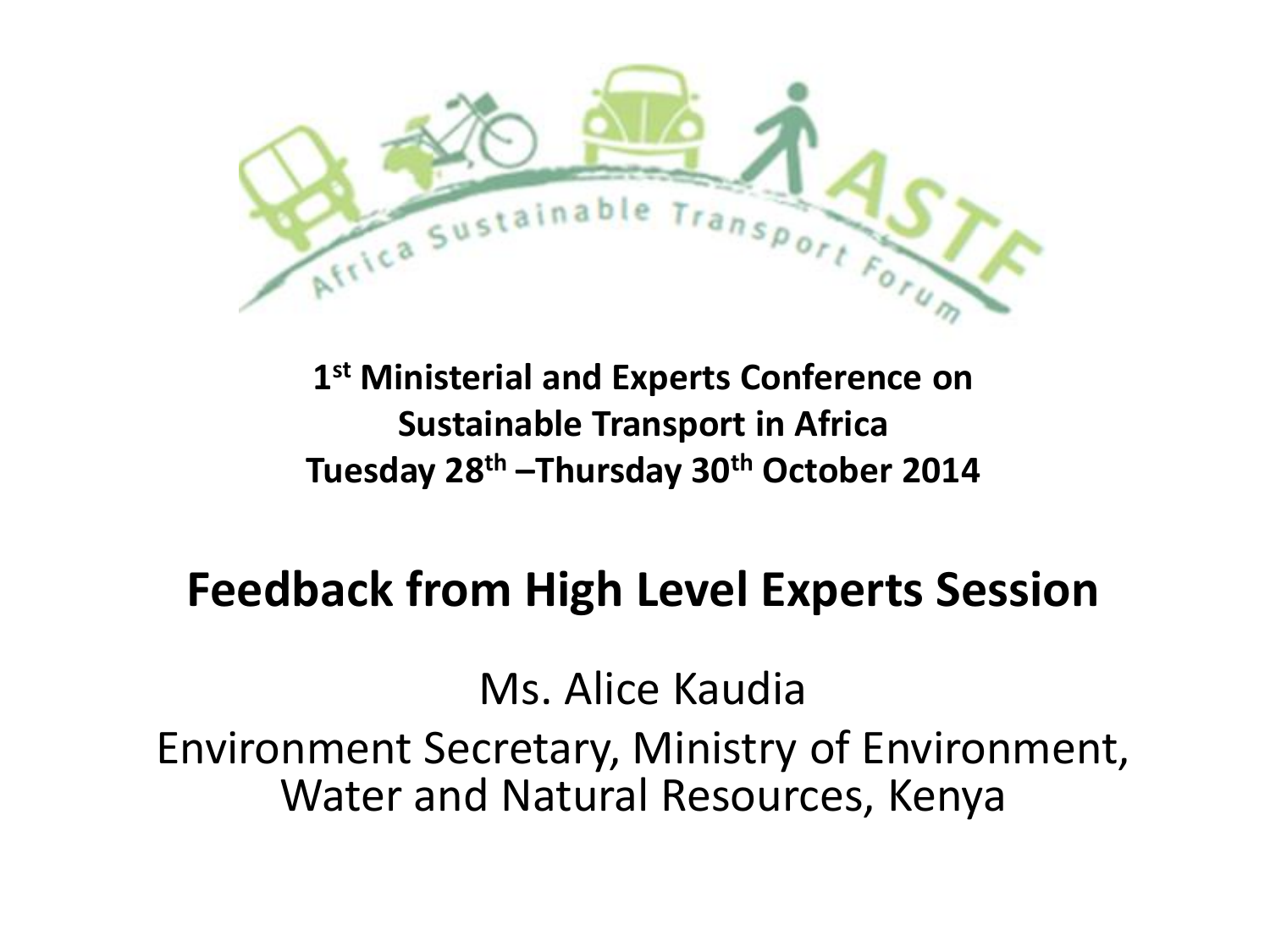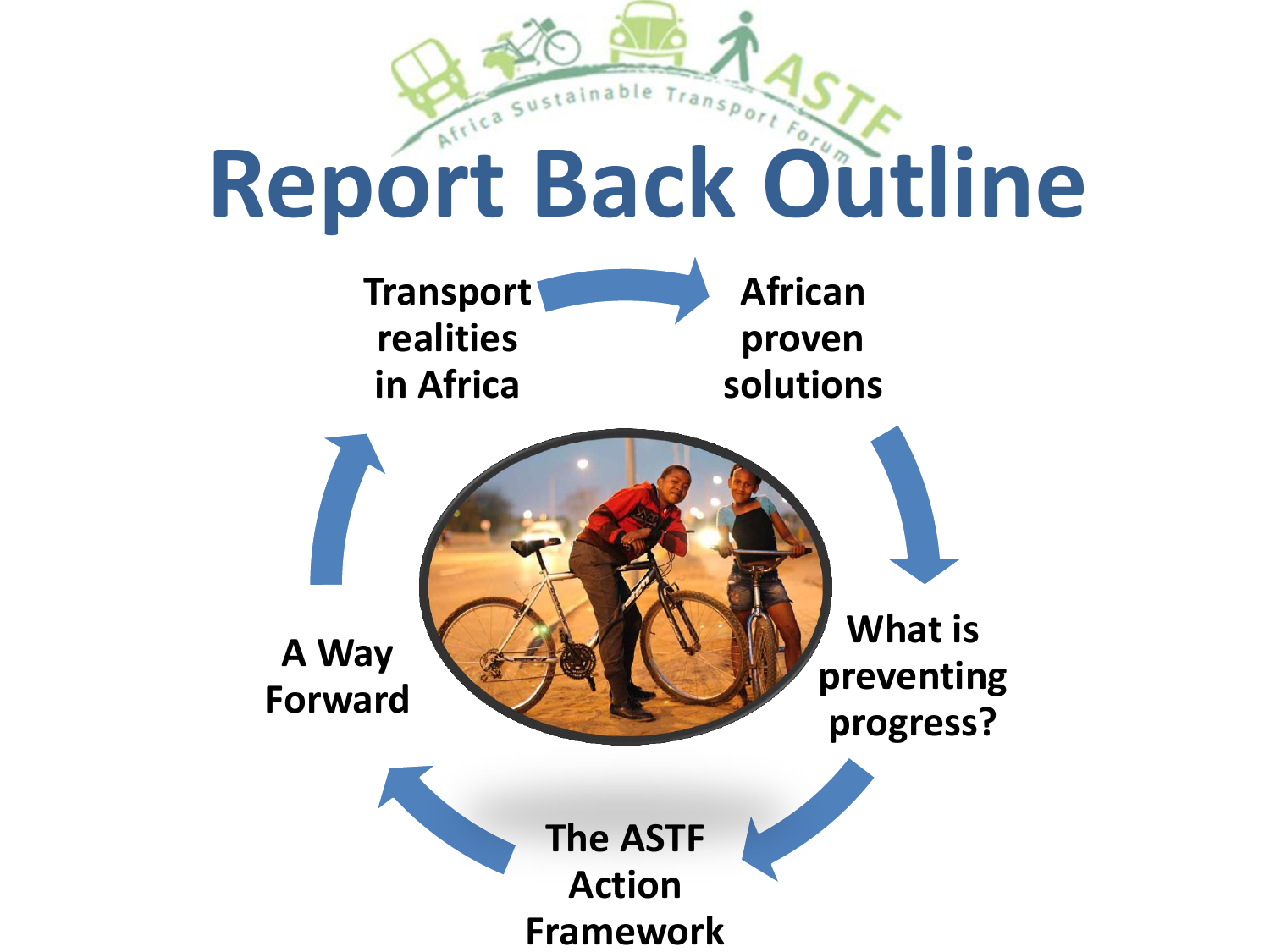# **Transport Realities in Africa**



Low motorization but high rates of congestion in cities



Lack of formalized public transport services in most cities



Informal public transport services operated to maximize profits, not service clients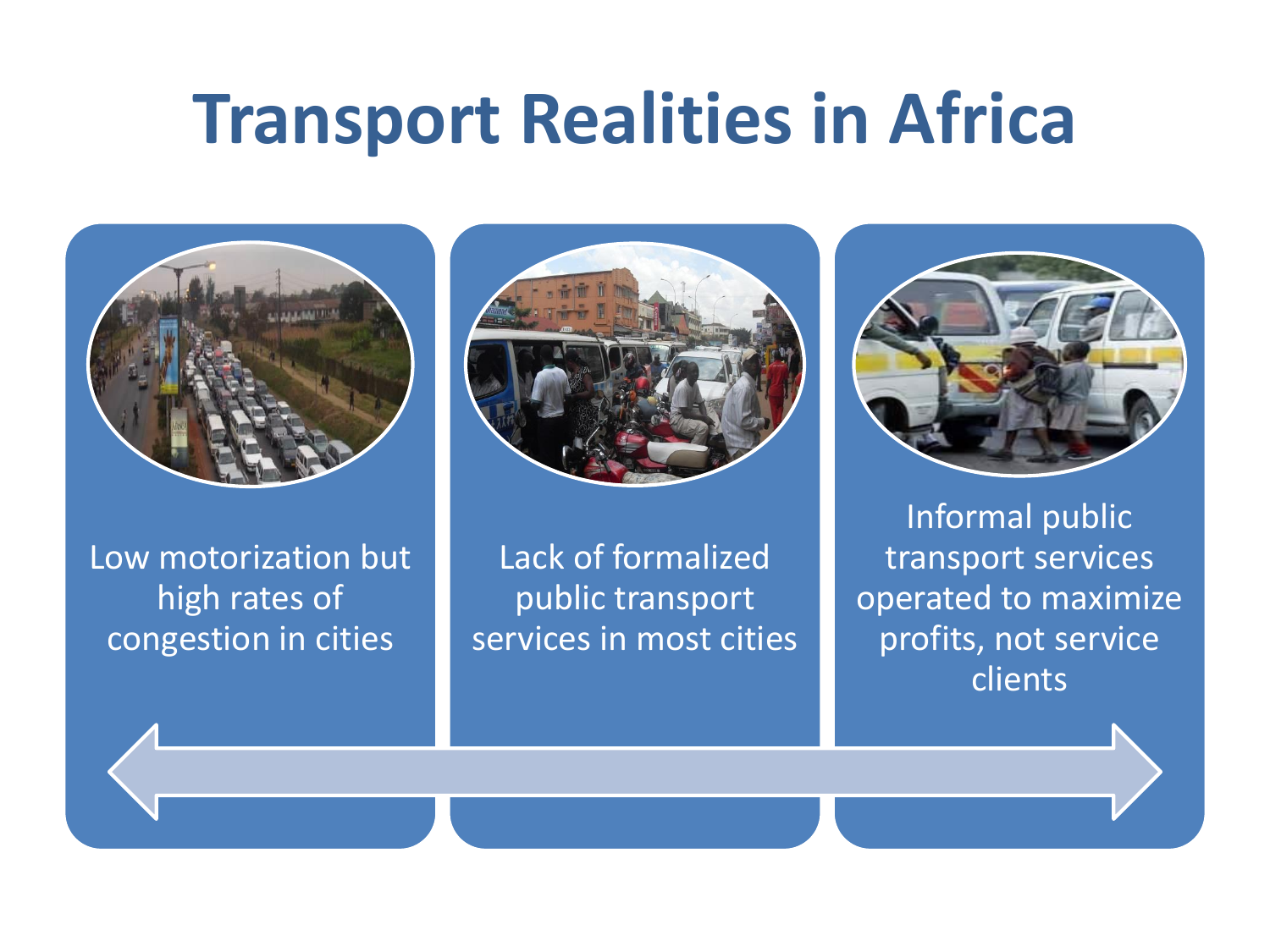# **Transport Realities in Africa**



Highest traffic fatality rates in the world, particularly for vulnerable users



Lack of poor quality of walking and cycling infrastructure



High rates of particulate pollution in cities across the continent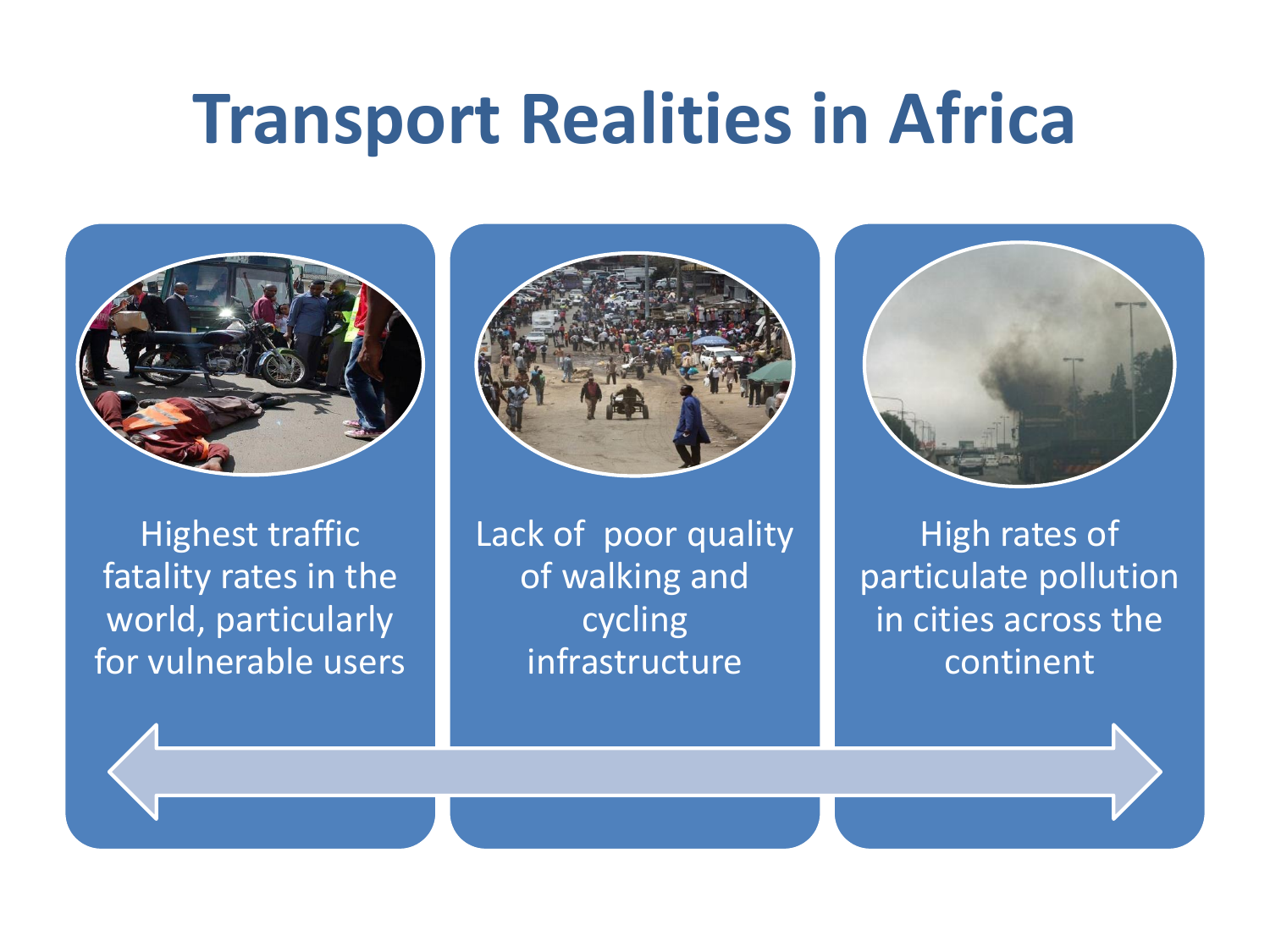



# **African Solutions**

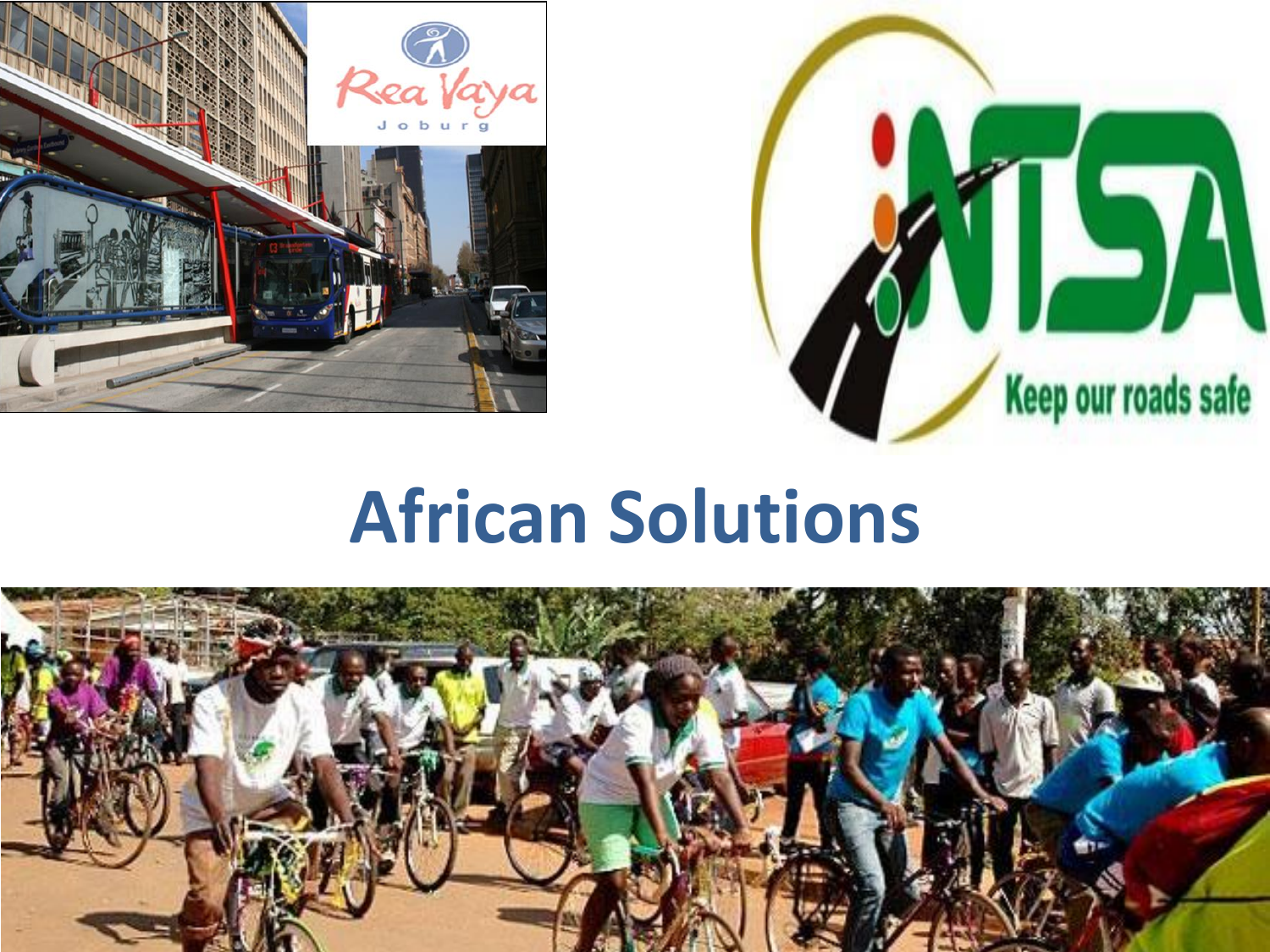# **African Solutions**

- Approval of nation wide Non-motorized Transport Policy - **Uganda**
- Co-ordinated Institutional management Lagos Area Metropolitan Transit Authority, **Nigeria**
- Implementation of a Bus Rapid Transit System Rea Vaya Bus Rapid Transit, **South Africa**
- National Transportation Safety Authority established - **Kenya**
- Green Taxis and scrappage scheme **Egypt**
- Low-sulphur diesel harmonization -**East Africa Region**
- Promotion of energy efficient vehicles **Mauritius**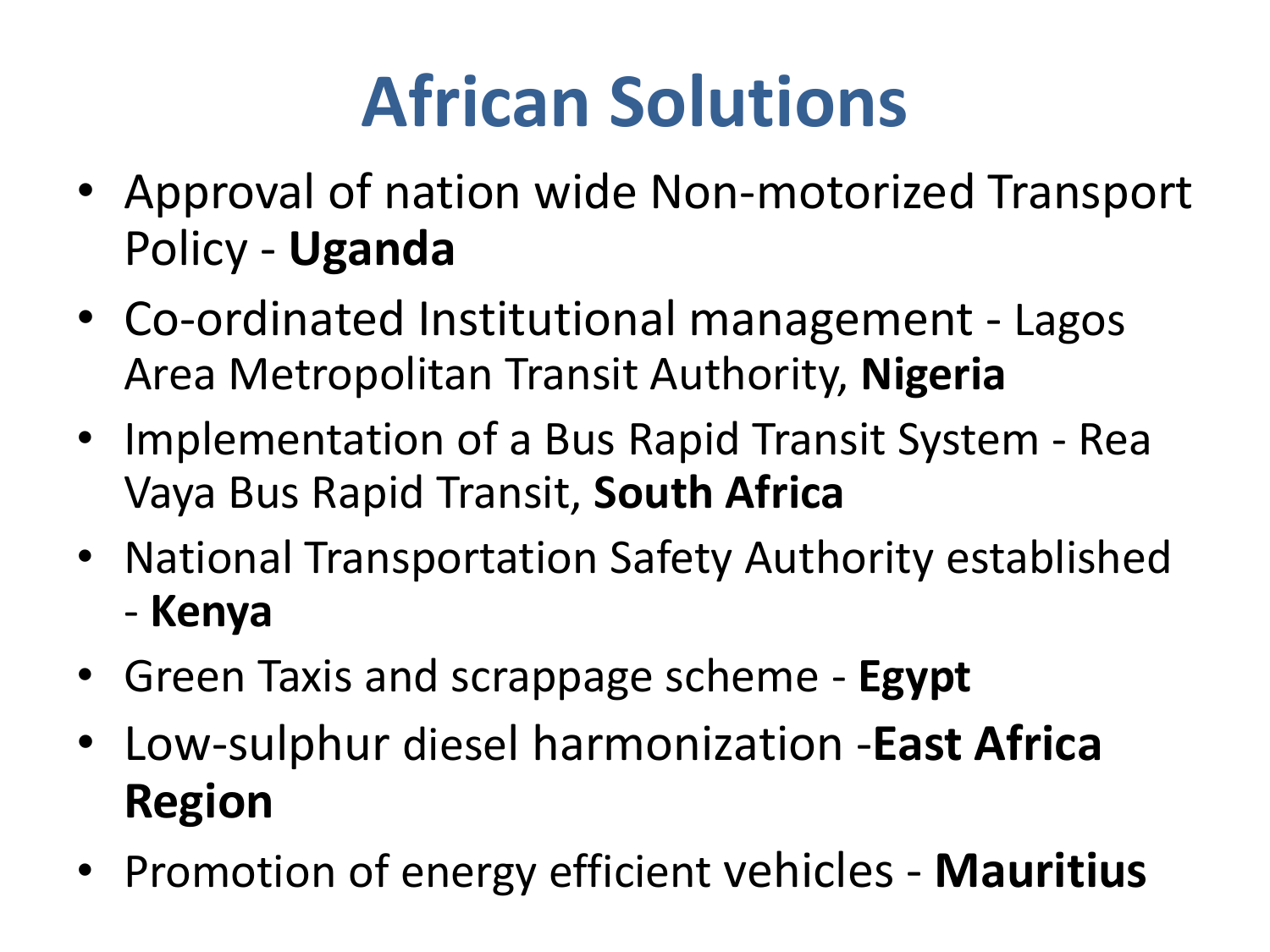# **What is preventing progress?**

- **Lack of information on best practice**
- **Need of political and top level awareness and backing**
- **Need for capacity building and support (technology, financial, knowledge)**

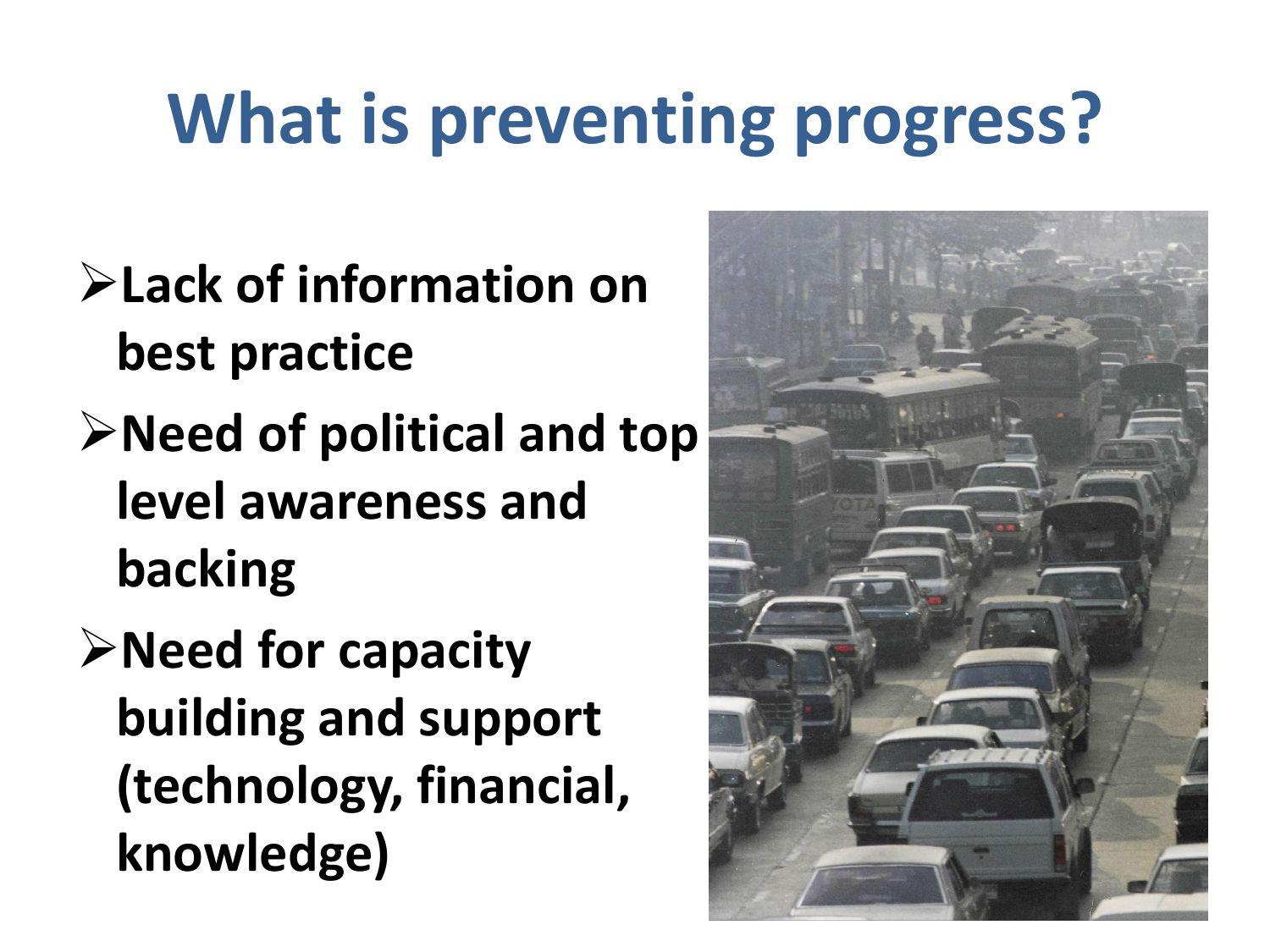# **What is preventing progress?**

- **Institutional complexities**
- **How to involve nongovernment organizations**
- **How to facilitate public-private partnerships**

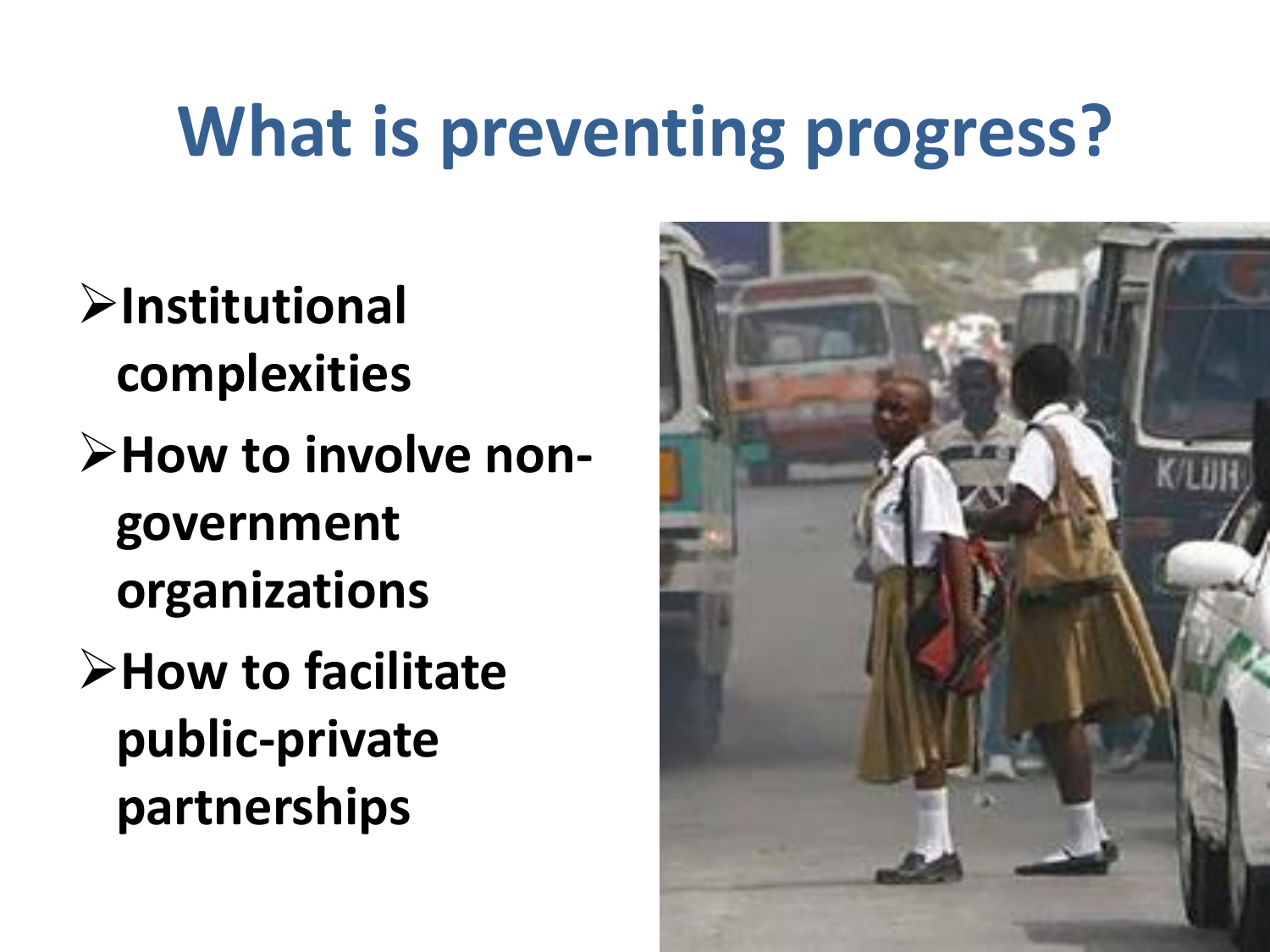## **ASTF Action Framework - Institutional**

- **African Union**  ownership of the Forum at a political level
- Kenya to oversee a **'hybrid' secretariat** of African Union, World Bank and UNEP
- **Next Forum in Late 2015**, where formal decision on organizational issues will be finalized
- Continent wide meeting every **2 years** & subregional meetings in **interim years**
- **Regional communities** (e.g. SADC, EAC, EGAD AND ECOWAS) consulted on ASTF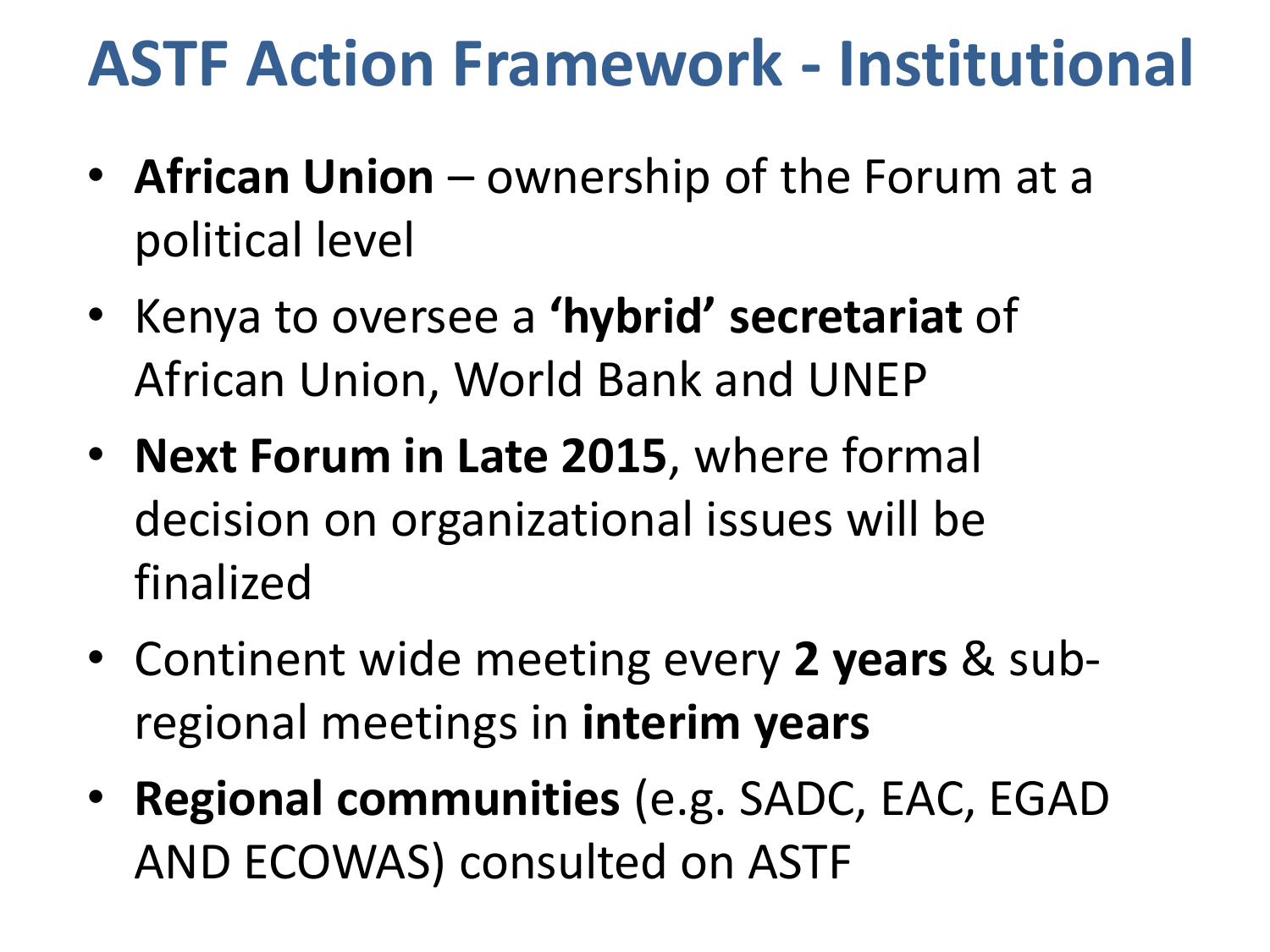# **ASTF Action Framework Substantive Priority Areas**

- Action list developed by experts in four categories
	- Road Safety
	- Accessibility & Infrastructure
	- Emissions
	- Enabling Conditions
- See handout for the details

#### Sustainable Transport for Africa **Action Areas**

#### **ROAD SAFETY**

#### **Legislation and Policy**

- Dedicated institution to address road safety through targeted actions.
- Accurate road safety data/audits against which to measure impacts of interventions.

#### **Awareness and education**

- Safety and awareness campaigns,
- Capacity building on road safety issues within existing agencies.

#### Road design and infrastructure

- Better public transport and NMT facilities as a means to achieving better road safety performance.
- Adoption of standards and guidelines

Define and implement National Action Plan based on decade of actions for road safety

- Develop road safety action plan building from the decade of action on road safety.
- Define/amend road safety guidelines to include NMT

#### **Enforcement**

• Law enforcement measures - vehicle safety, driver behavior

#### **ACCESSABILITY & SUSTAINABLI INFRASTRUCTURE**

#### Policy.

- National governments to develop a n policy on urban transport for all citie countries.
- Adopt accessibility as a main principle transportation.

#### Integrated Transport Planning & La

- · Develop a multi-modal transport pol integrate all elements of transport wi other (design of roads, public transpo rapid transport, NMT, etc.) to aim fo transport service that can take peopl where they want via different modes.
- Consider how to integrate air, land, t etc.

#### **Public Transport**

#### (<10,000 per hour per direction)

Develop and adopt a public transport that (a) prioritizes and creates an ena environment for public transport whi encourages the majority of citizens to public transport. Should include cons of vulnerable groups; incentivize publ transport (e.g. decrease tariffs and discouragement of use of private veh prioritizes well regulated and integra